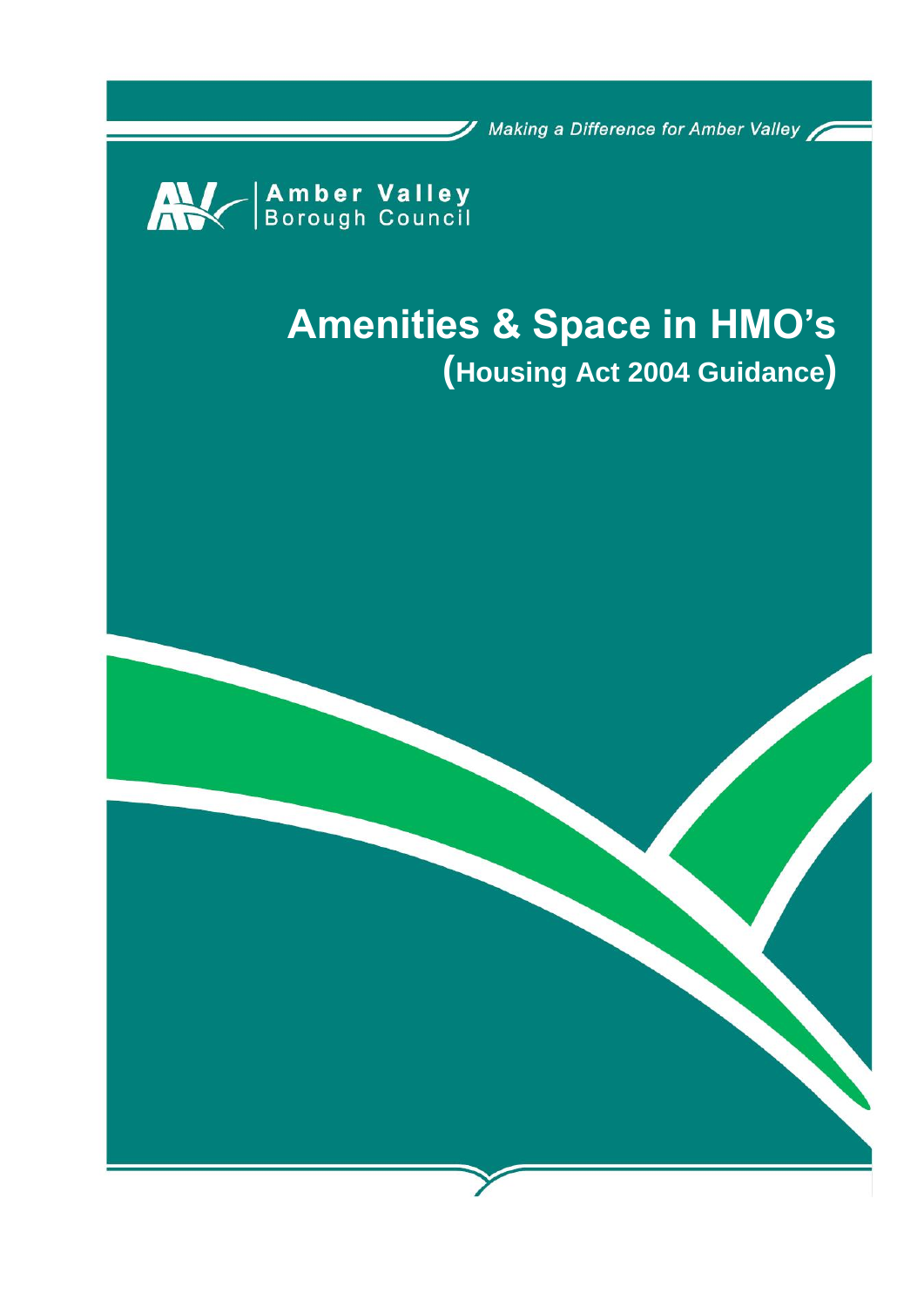## Amenities

### Minimum Requirements for Houses in Multiple Occupation

| <b>Bathroom</b><br><b>Requirements</b><br><b>Occupiers</b> | Up to 4 | 5                                                                                  | 6 | $7-9$         | 10                                                                                      | $11 - 12$ | $13 - 15$ |
|------------------------------------------------------------|---------|------------------------------------------------------------------------------------|---|---------------|-----------------------------------------------------------------------------------------|-----------|-----------|
| <b>Shared Wash Hand</b>                                    |         | 2                                                                                  | 2 | 3             | 4                                                                                       | 4         |           |
| <b>Basins (with splashback)</b>                            |         |                                                                                    |   |               |                                                                                         |           |           |
| <b>Shared WCs</b>                                          |         |                                                                                    | 2 | 2             | 2                                                                                       | 3         | 3         |
| <b>Shared Baths or</b>                                     |         |                                                                                    | 2 | $\mathcal{P}$ | 2                                                                                       | 3         | 3         |
| <b>Showers</b>                                             |         |                                                                                    |   |               |                                                                                         |           |           |
|                                                            |         | At least one WC should be in its own<br>compartment (or in an additional bathroom) |   |               | At least two WCs should be<br>in their own compartments<br>(or in additional bathrooms) |           |           |

| <b>Kitchen</b>            | <b>HMOs where occupants</b>                                  | <b>HMOs with more distinct</b>                                                                | <b>Households within HMOs</b>    |  |
|---------------------------|--------------------------------------------------------------|-----------------------------------------------------------------------------------------------|----------------------------------|--|
| requirements              | live as a cohesive group                                     | units of accommodation                                                                        | who have exclusive use of        |  |
| <b>Item</b>               |                                                              | and where occupants                                                                           | facilities                       |  |
|                           |                                                              | tend to live separately                                                                       |                                  |  |
|                           | Oven, grill and 4 ring cooker                                | Oven, grill and 4 ring cooker                                                                 | Grill, oven and two hot rings    |  |
| <b>Cooker</b>             | for every 5 occupants                                        | for every 3 occupants                                                                         | (for a single person) or four    |  |
|                           |                                                              |                                                                                               | hot rings (for a household)      |  |
|                           |                                                              | Optional - may allow extra sharing of cooking facilities at the                               | Optional - may allow extra       |  |
| <b>Microwave</b>          | Council's discretion                                         |                                                                                               | sharing of cooking facilities at |  |
|                           |                                                              |                                                                                               | the Council's discretion         |  |
|                           | Sink and drainer with hot                                    | Sink and drainer with hot                                                                     |                                  |  |
| <b>Kitchen Sink</b>       | and cold water supply for                                    | and cold water supply for                                                                     | Sink and drainer with hot and    |  |
|                           | every 5 occupants                                            | every 3 occupants                                                                             | cold water supply.               |  |
|                           | Depth - min 500mm                                            |                                                                                               |                                  |  |
| Worktop                   | Length - 0.5m per person for first 3 occupants plus 0.25m    | Depth - min 500mm                                                                             |                                  |  |
|                           | for each additional occupier                                 |                                                                                               | Length $-1m$ per person          |  |
| <b>Electrical sockets</b> | At least 3 x double sockets for every 5 occupants (excluding |                                                                                               |                                  |  |
| over worktop              | those in use for fridge, washing machine etc). Increase      | At least 4 sockets excluding                                                                  |                                  |  |
|                           | number proportionately for extra occupants                   | those in use for fridges etc                                                                  |                                  |  |
|                           |                                                              |                                                                                               | Double wall or single base unit  |  |
| Dry Food storage          | Single wall unit for each                                    | Double wall unit for each                                                                     | for one person                   |  |
|                           | occupant                                                     | occupant                                                                                      | (proportionately more for        |  |
|                           |                                                              |                                                                                               | households)                      |  |
| Fridge (with              |                                                              |                                                                                               |                                  |  |
| freezer                   | Standard size fridge with                                    | Standard size fridge with                                                                     | Standard size fridge with        |  |
| compartment or            | freezer compartment for                                      | freezer compartment for                                                                       | freezer compartment              |  |
| separate freezer)         | every 5 occupants                                            | each household                                                                                |                                  |  |
|                           |                                                              |                                                                                               |                                  |  |
| <b>Refuse Disposal</b>    |                                                              | At least one 20 litre plastic or metal refuse container for each group of 5 occupants or part |                                  |  |
|                           | thereof                                                      |                                                                                               |                                  |  |
|                           |                                                              |                                                                                               | A mechanical extraction fan in   |  |
| <b>Ventilation</b>        | A mechanical extraction fan in accordance with Building      |                                                                                               | accordance with Building         |  |
|                           | <b>Regulation requirements</b>                               |                                                                                               | <b>Regulation requirements</b>   |  |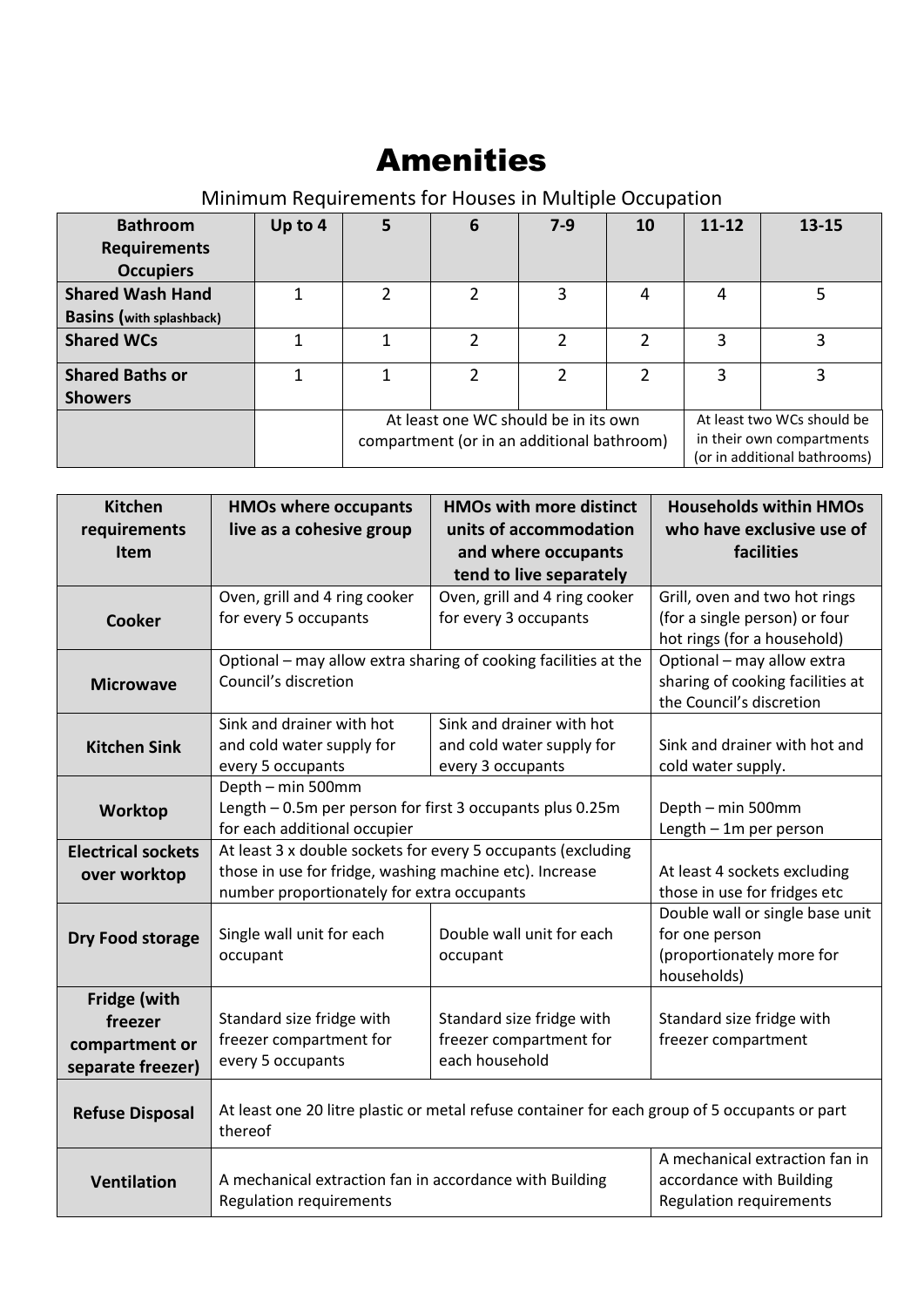# Space Standards

Minimum Requirements for Houses in Multiple Occupation

| <b>Bedroom requirements</b>                                                                               | 1 person room                                                      | 2 person room    | 3 person room    | 4 person room       |  |
|-----------------------------------------------------------------------------------------------------------|--------------------------------------------------------------------|------------------|------------------|---------------------|--|
| Bedroom with no lounge/dining<br>space elsewhere and cooking<br>facilities not provided in bedroom        | 10 square metres                                                   | 15 square metres | 20 square metres | 25 square<br>metres |  |
| Bedroom with adequate lounge or<br>dining space elsewhere & cooking<br>facilities not provided in bedroom | 8 square metres                                                    | 12 square metres | 17 square metres | 22 square<br>metres |  |
| Bedrooms with cooking facilities<br>provided in the room                                                  | 14 square metres                                                   | 18 square metres | 23 square metres | 28 square<br>metres |  |
| <b>NOTE:</b> Where ceiling height is less than 1.5m the floor space below will be disregarded             |                                                                    |                  |                  |                     |  |
|                                                                                                           | $7m2$ if used by 1-5 persons                                       |                  |                  |                     |  |
| <b>Kitchen Requirements</b>                                                                               | For over 5 nersons an additional $3m^2$ nerson sharing the kitchen |                  |                  |                     |  |

| Kitchen Reguirements             | For over 5 persons an additional $3m2$ person sharing the kitchen                                                                                     |  |  |
|----------------------------------|-------------------------------------------------------------------------------------------------------------------------------------------------------|--|--|
|                                  | $2m2$ per person (for those sharing the space)                                                                                                        |  |  |
| <b>Dining Space Requirements</b> | Any dining space (shared or for exclusive use) shall be suitable, and<br>conveniently located (normally not more than one floor from the living unit) |  |  |

#### **Kitchens – Notes**

- Each kitchen must have a suitably sited fire blanket, and adequate provision of fire doors and fire detection.
- All kitchens shall be of such a layout and size to adequately enable those sharing to safely store, prepare and cook food.
- Shared kitchens must be suitably located, normally not more than one floor away from any living accommodation except where dining room is provided next to kitchen.
- All equipment and facilities in kitchens shall be fit for purpose.

#### **Bathrooms – Notes**

- Any person with access to an en-suite facility shall be excluded from the calculations.
- Bathrooms and WC's must be of an adequate size and layout and be adequately heated and ventilated and should include humidistat-controlled extraction.
- All rooms in which a WC is located shall have a wash hand basin in the same room.
- All baths, showers and wash hand basins shall be fit for purpose and have taps supplying an adequate supply of hot & cold water.
- Bathrooms and WC's must be suitably located, not more than one floor away from any living accommodation.
- In HMOs where the occupants tend to live separately there should (where reasonably practicable having regard to the age and character of the HMO, the size and layout of the unit and the existing provision of shared wash hand basins) be a sink/wash hand basin within the living units.

#### **Bedrooms – Notes**

• At least 3 double socket outlets should be provided per bedroom, excluding any utilised as part of a kitchen area

#### **General – Notes**

- Accommodation must have adequate means of space heating.
- Communal areas shall be fitted with appropriate fire detection and fire precaution equipment.